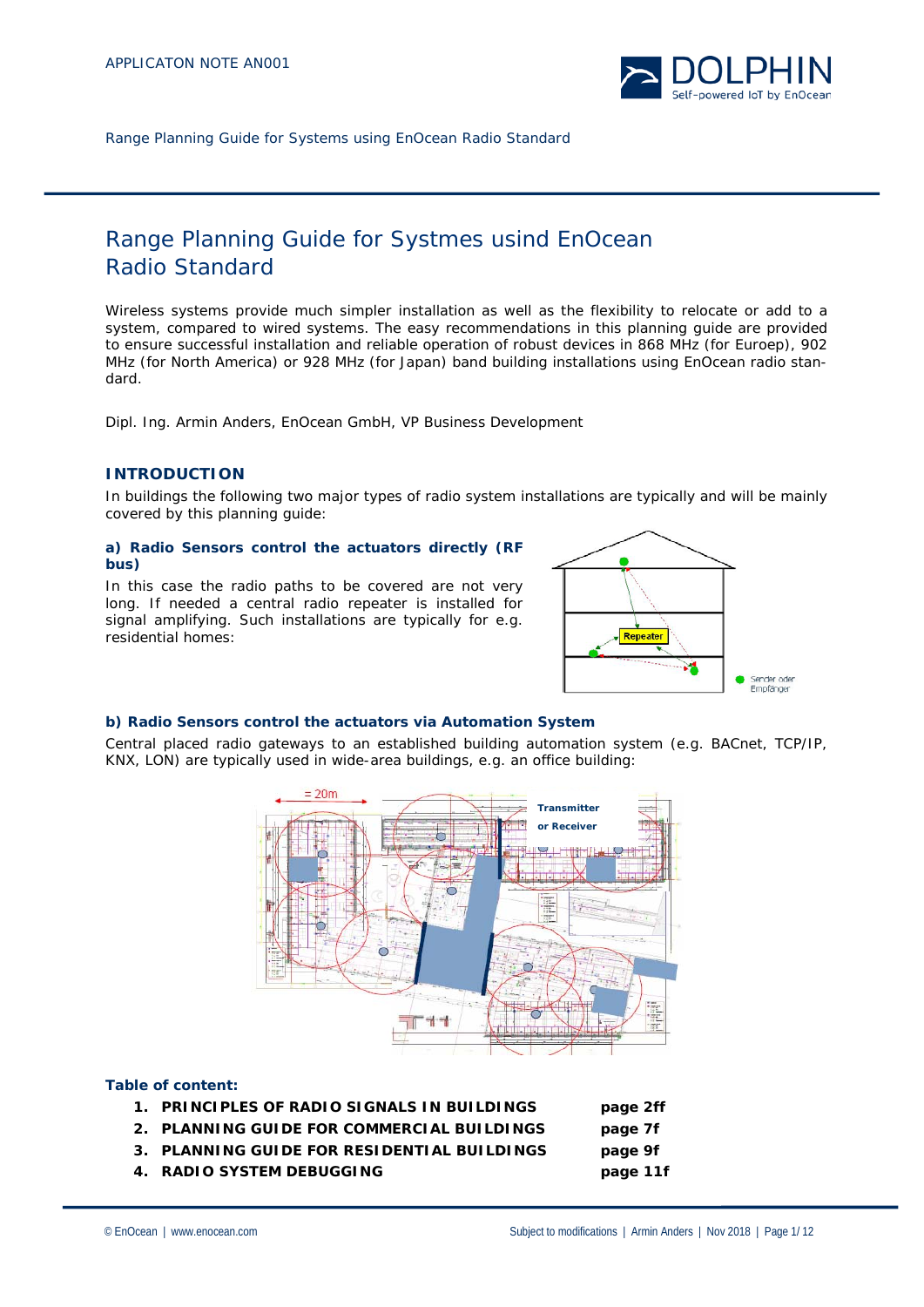

# **1. PRINCIPLES OF RADIO SIGNALS PROPAGATION IN BUILDINGS**

#### **1.1 RANGE OF RADIO SIGNALS**

Radio signals are electromagnetic waves, hence the signal becomes weaker the further it travels, the range is limited. The radio coverage is further decreased by specific materials found in the direction of the propagation. While radio waves can penetrate a wall, they are dampened more than on a direct line-of-sight path (LoS), depending on their wavelength (frequency band) and material. In the following please find some examples of different types of wall:

|       | Material                                     | Range reduction vs. LoS |
|-------|----------------------------------------------|-------------------------|
| Tip 1 | Wood, plaster, glass uncoated, without metal | $5 - 10\%$              |
|       | Brick, press board                           | $10 - 30\%$             |
|       | Ferro concrete                               | $20 - 90\%$             |
|       | Metal, aluminium lining                      | see 1.2                 |

Figure: Range reduction of some typical in-door materials

Radio transmission shapes an ellipsoid, with Transmitter (Tx) and Receiver (Rx) in its both focal points. Because of that the geometric shape of a room determines the radio range. At 30 m range the theoretical diameter of the ellipsoid would be around 10 m at 868 MHz, 902 MHz or 928 MHz frequency. So narrow floors with thick walls are unfavourable:





Kind of antenna mounting and antenna distance from ceiling, floor and walls are a major influence for coverage. External antennas typically do have a better radio performance than internal antennas from in-wall receivers. People and other objects within a room also can reduce the radio range. Because of the big amount of different impacts, in practice the common specification of "30 m in-door range" should be considered more precisely. Reserve in the range planning is needed to achieve reliability of the radio system, even in case of several unfavourable conditions combined.

| Tip <sub>2</sub> | Reliable and robust in-door installation can be achieved through sufficient reserve in<br>coverage. Recommendations from practice to provide this are:                                                                                                                                                                                                                                                           |  |
|------------------|------------------------------------------------------------------------------------------------------------------------------------------------------------------------------------------------------------------------------------------------------------------------------------------------------------------------------------------------------------------------------------------------------------------|--|
|                  | > 30 m under ideal conditions: Broad room, no obstacles, good antenna design<br><b>The Contract</b><br>and good antenna positions.<br>Building is filled with furniture and people. And penetration through up to 5 dry<br>$\sim 10$<br>walls or up to 2 brick walls or up to 2 aero concrete walls:<br>> 20 m if transmitter and receiver do have good antenna design and<br>$\circ$<br>good antenna positions. |  |
|                  | $\circ$ > 10 m if receiver is mounted into a massive wall. Or receiver is<br>placed next to a room corner. And a small sized receiver with internal<br>antenna is used. And switch or whip antenna is mounted on metal. Or<br>range along a narrow floor.                                                                                                                                                        |  |
|                  | ■ 1-2 metal-reinforced ceilings at upright penetration angle (in strong dependence<br>of reinforcement density and antenna positions).                                                                                                                                                                                                                                                                           |  |
|                  |                                                                                                                                                                                                                                                                                                                                                                                                                  |  |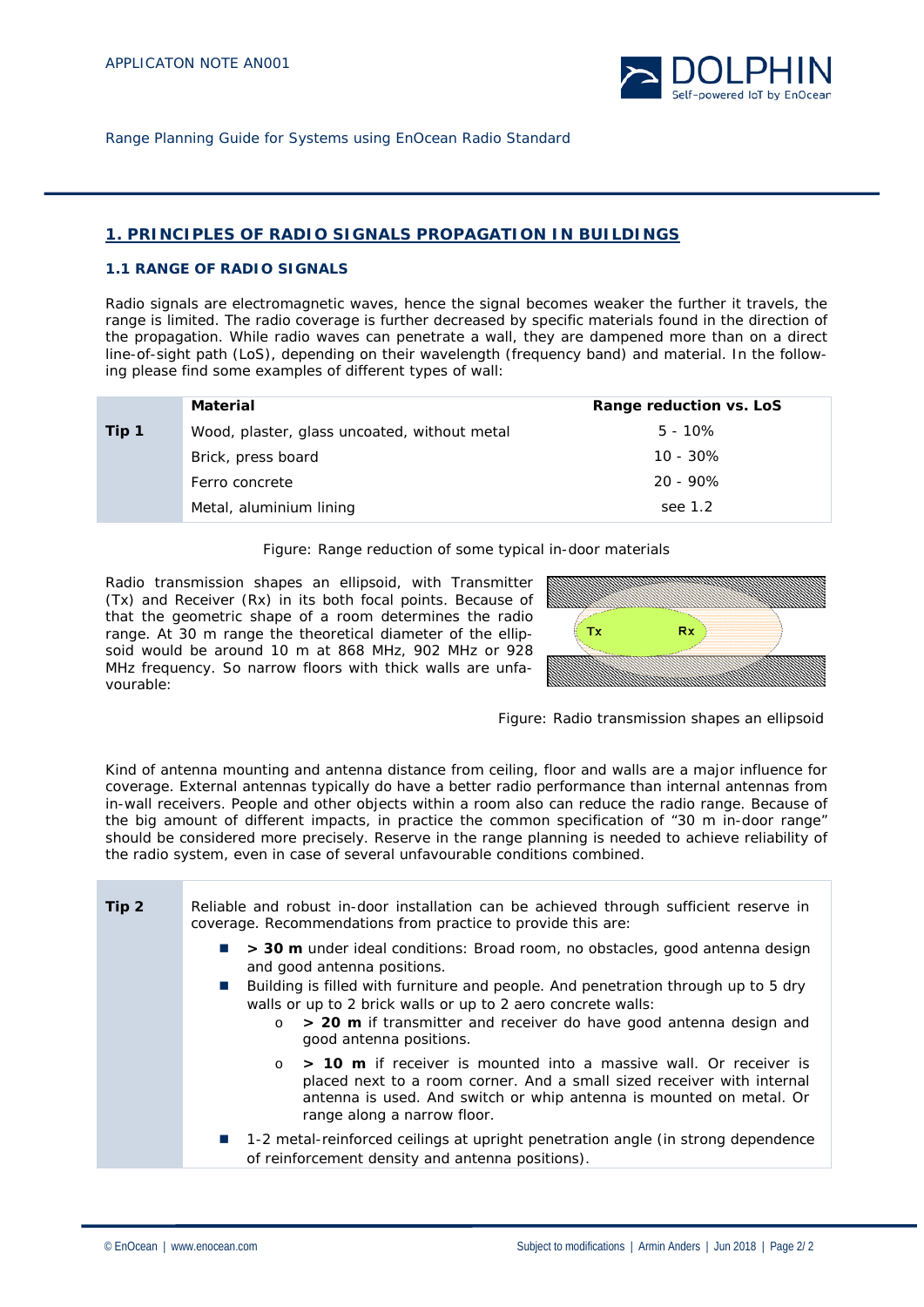

# **1.2 SCREENING**

Massive objects made of metal, such as metallic separation walls and metal inserted ceilings, massive wall reinforcements and the metal foil of heat insulations, reflect electromagnetic waves and thus create what is known as radio shadow. However singularized small metal studs, e.g. the metal studs of a gypsum dry wall, don't show a recognizable screening.

Metal separation walls: It can be noticed that radio transmission even works with metal indoor separation walls. This happens through reflections: Walls made of metal or concrete reflect the electromagnetic waves. The radio waves reach the next room or floor via a non metallic opening, e.g. a wooden door or an indoor glass window. Locally the radio range can be strongly reduced. Mounting an additional repeater at a suited location can easily provide an optional propagation path.

**Tip 3** Important objects and factors that decreases or constraints coverage:

- Metal separation walls or hollow lightweight walls filled with insulating wool on metal foil
- Inserted ceilings with panels made of metal or carbon fibre
- Steel furniture, glass with metal coating (typically not used indoor)
- Switch mounted on metal surfaces (typically 30% loss of range)
	- Use of metallic switch frames (typically 30% loss of range))

Fire-safety walls, elevator shafts, staircases and supply areas should be considered as screening.

Avoid screening by repositioning the transmitting and/or receiving antenna away from the radio shadow, or by using a repeater.



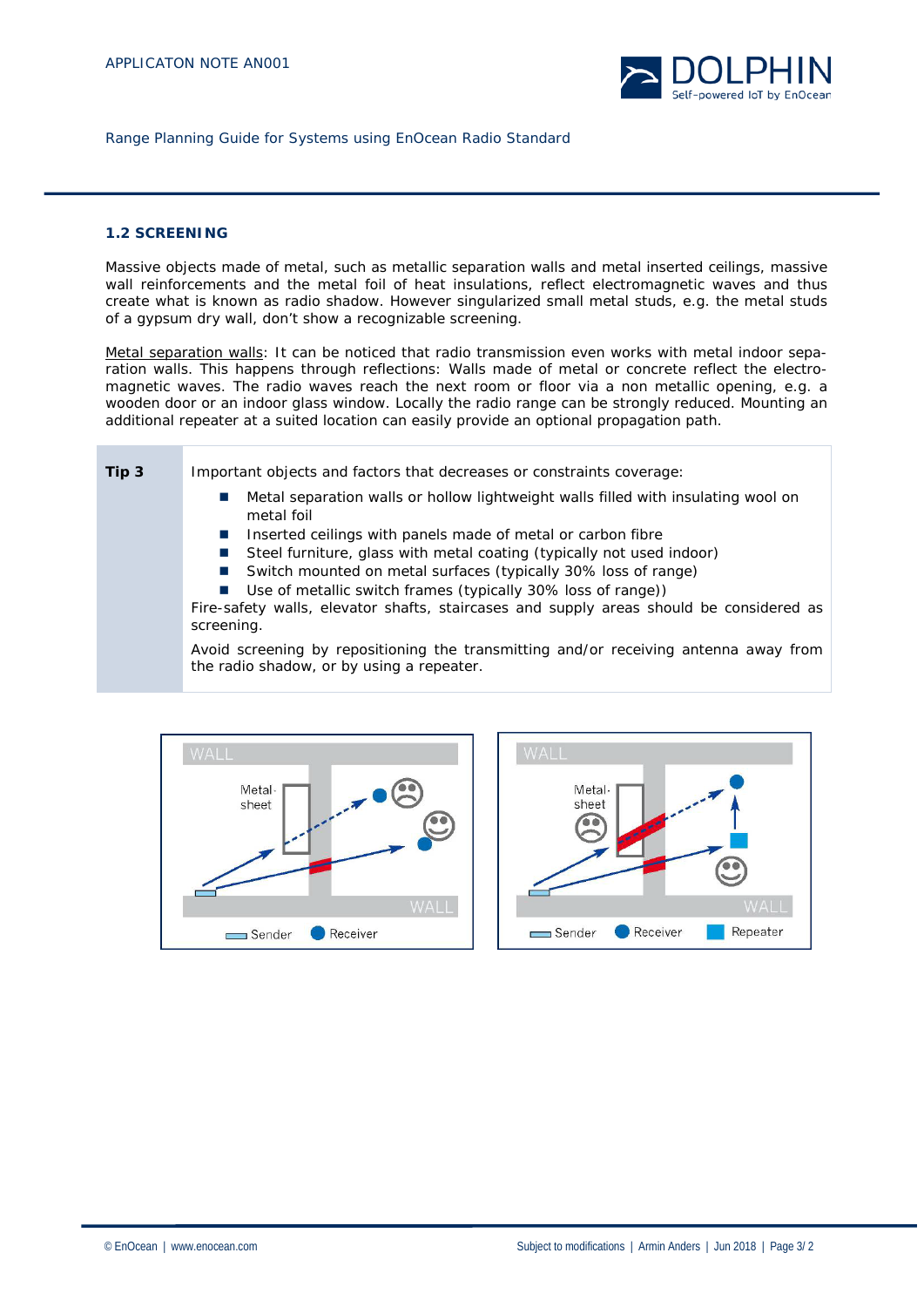

# **1.3 PENETRATION ANGLE**

The angle at which the transmitted signal hits the wall is very important. The effective wall thickness – and with it the signal attenuation – varies according to this angle. Signals should be transmitted as directly as possible through the wall. Wall niches should be avoided.



**Tip 4** Avoid an unfavourable penetration angle by repositioning the transmitting and/or receiving antenna, or by using a repeater.

#### **1.4 ANTENNA INSTALLATION**

When using devices with an internal receiving antenna, the device should not be installed on the same side of the wall as the transmitter. Near a wall, the radio waves are likely to be subject to interfering dispersions or reflections. Consequently, the position of the antenna has to be on the opposite or connecting wall. When using devices with an external antenna, the ideal antenna installation place is a central location in the room. Where possible the antenna should be at least  $10 - 20$  cm away from the wall corner or concrete ceiling.



**Tip 5** Avoid radio propagation along a wall (also given in a long narrow floor).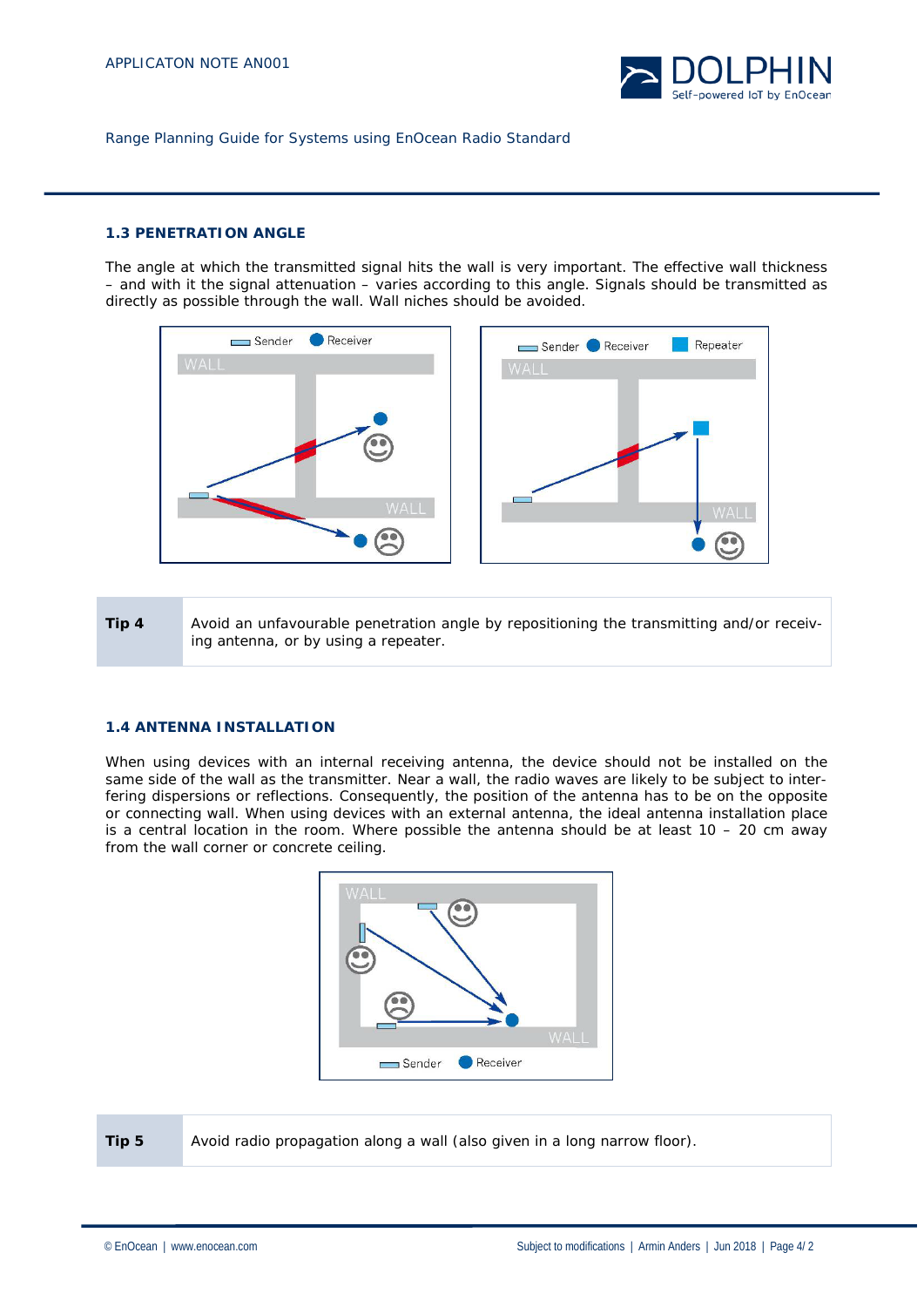

**ACTIVE ANTENNA:** A so-called active antenna is a radio unit with integrated antenna that communicates with the actuator unit via a simple multi-line cable (e.g. RS485). Thus no shielded antenna cable is needed, which would loose performance with increasing length and could be folded during installation. So an active antenna allows very simple failure test.

**PASSVE ANTENNA:** This kind of antenna is connected with the radio unit via a dedicated shielded antenna cable. A "**Magnetic Antenna**" needs to be placed on a large metallic surface to create an adequate anti-pole. A magnetic antenna can be very easily mounted at metallic objects, e.g. at an air tube behind a false ceiling. However a flat "**Patch Antenna**" (planar antenna) must be mounted away from metallic objects, e.g. onto a false ceiling made of gypsum or into a dry wall by using a wall box with a suited size (see picture). The patch antenna must not be mounted directly onto concrete which behaves similar to metal. Exception is the 868 MHz Metal Patch Antenna **"MCA 1890MP**" from Hirschmann. Unobtrusively this flat antenna can be directly glued also onto a metal ceiling. More details about selection of suited passive antennas and antenna connectors can be found in the EnOcean Application Note "**AN103 External Passive Antennas"**.



Figure: Mounting a Magnetic Antenna Figure: Mounting a Patch Antenna



**Tip 6** Do never flex a shielded antenna cable during installation. This can result in irreparable damage (performance reduction through change of impedance level)

# **1.5 DISTANCE BETWEEN RECEIVER AND SOURCES OF INTERFERENCE**

The distance between **EnOcean receivers** and other transmitters (e.g. GSM / DECT / WLAN) or highfrequency sources of interference (computers, audio/video equipment) should be at least 50 cm. However, **EnOcean transmitters** can be installed next to any other high-frequency transmitter without any problem.



**Tip 7** The distance of the EnOcean receiver to different high-frequency transmitters should be at least 50 cm, the transmitter position is not critical. Avoid using 868 MHz power RFID readers and 868 MHz EnOcean receivers in the same room.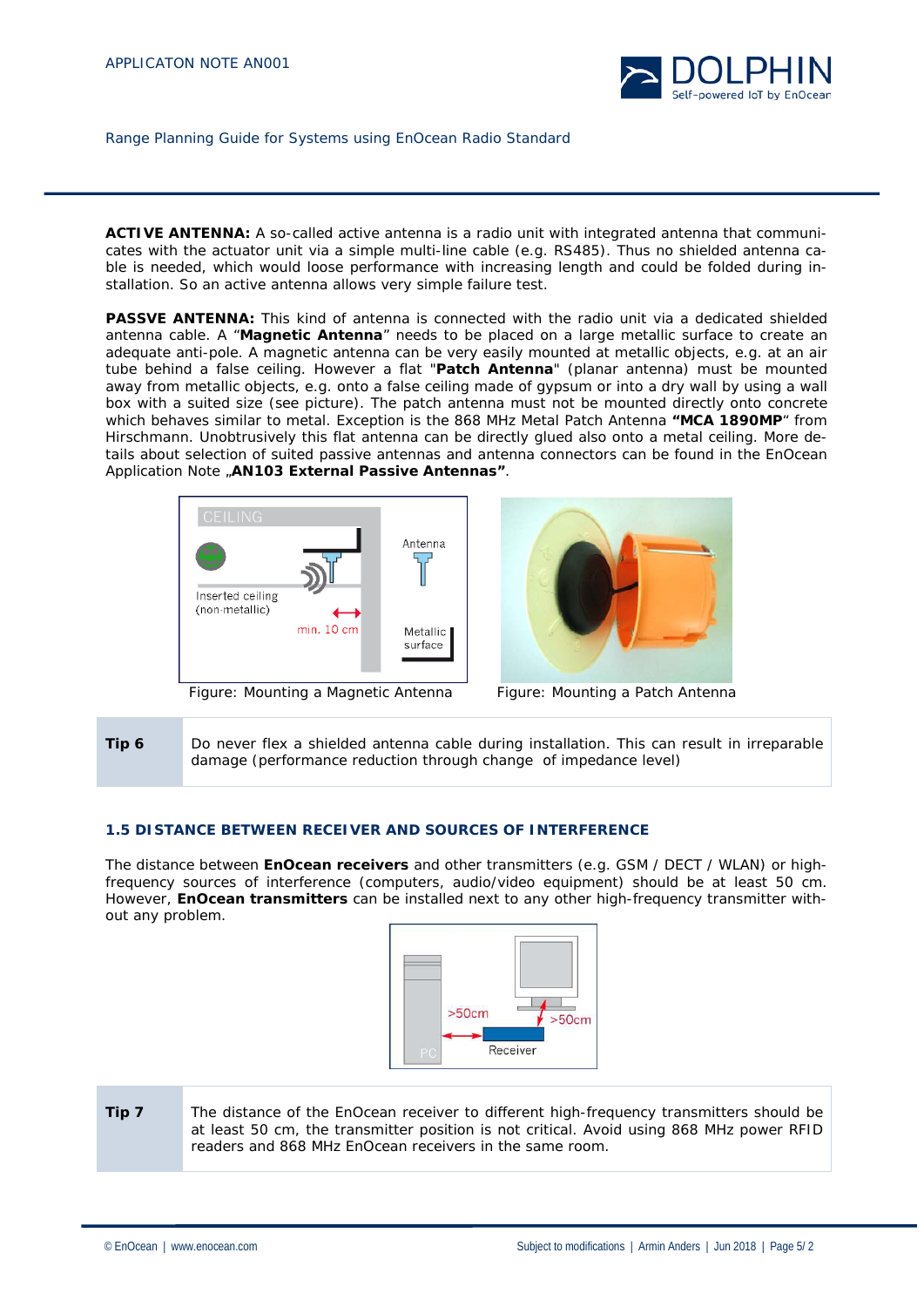

#### **1.6. USE OF REPEATERS**

In case of poor reception, it may be helpful to use repeaters. EnOcean repeaters do not require any configuration (e.g. programming) and are put into operation simply by connecting them to the supply voltage. The various possibilities of use are shown by the illustrations in the chapters "Screening" and "Penetration".

**Tip 8** While planning, it may be worth considering retrofitting the system with an optional repeater (power supply available). Do not use too many repeaters as this is counterproductive (higher costs, telegram collisions).

A poor radio signal is then received, refreshed and transmitted again, so nearly a double radio range can be achieved. 1-level EnOcean repeaters cannot be cascaded; telegrams once repeated are not repeated again. EnOcean repeaters which can be switched to 2-level function allow two repeaters to be cascaded, which should be needed in extreme cases only. In this case, every 2-level configured repeater behaves as 1-level repeater for original, unrepeated telegrams, respectively as 2-level repeater for already 1-level repeated telegrams.

# **1.7. FIELD INTENSITY METER**

A mobile field intensity meter, such as Probare P10 [\(www.vicos.at/en/probare\)](http://www.vicos.at/en/probare) enables the installer to determine the ideal mounting positions for sensors and receivers. Furthermore, faulty connections of devices already installed can be checked.



Figure: EnOcean field intensity meter Probare P10

**Tip 9** Even after careful planning, an adequate tool like e.g. the Probare P10 should be used to verify proper reception at the receiver position during installation. It can be used for onsite determination of the ideal mounting position and for identification of an interfering transmitter (also see chapter 4 "Radio System Debugging").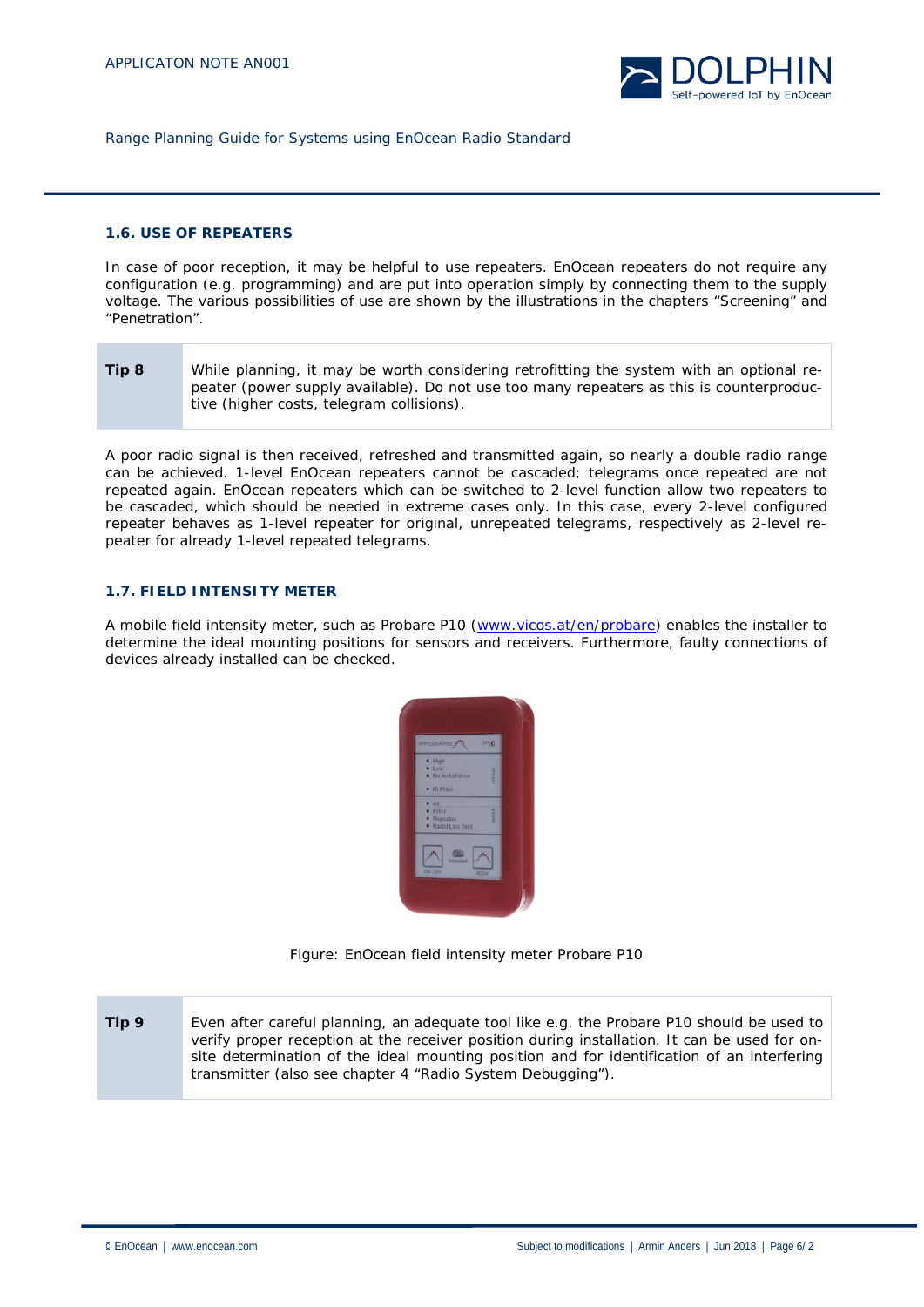

# **2. GENERAL PLANNING GUIDE RULES FOR BUILDINGS**

The radio coverage in commercial buildings is usually restricted by fire safety walls that must be considered as screening. Inside the fire protected sections lightweight or glass partition walls are used with good radio wave propagation properties (except for metal reinforcements or metalized walls!) The following are two common installation architectures

- **Radio Sensors control the Actuators directly (RF bus)** Usually, the radio paths to be covered are not very long ("cubicle installation").
- Radio Sensors control the Actuators via Automation System Central placed radio Gateways to the Building Automation System (e.g. BACnet, TCP/IP, LON, EIB) are used for system coverage. In the following a reliable radio planning is shown that can be done in quick time and using simple tools only:

# **STEP 1: Take a Building Floor Plan and a Drawing Circle**





# **STEP 2: Mark relevant Radio Shadings into the Floor Plan:**

- **Fire Protection Walls**
- Lavatories, Staircases, Elevator Shafts, Supply Areas

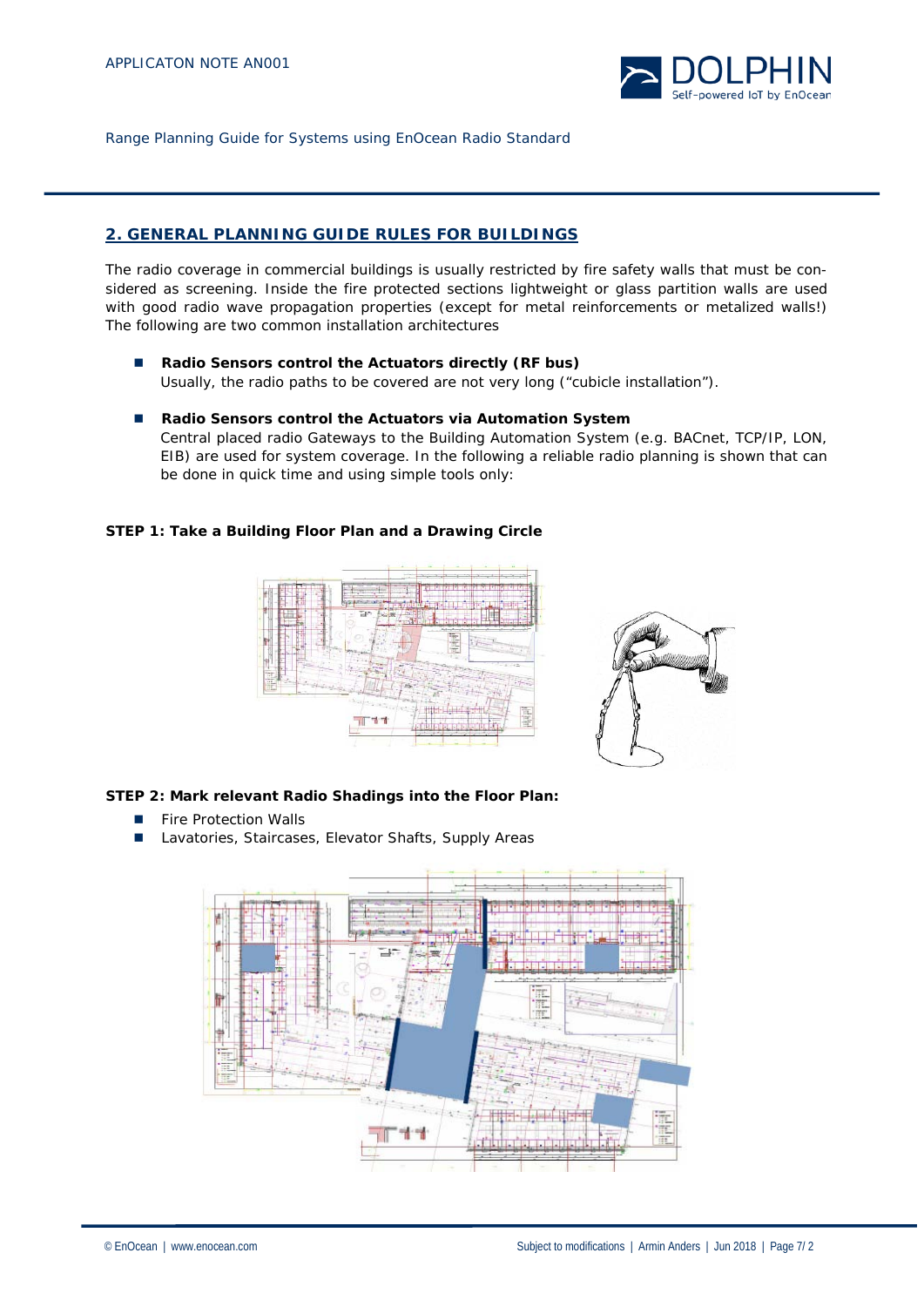

# **STEP 3: Draw circles area wide**

- The circle centre points are the ideal positions of the radio gateways (condition: power line).
- The gateways should be positioned in such a way that no screens block the radio connection to any corner inside the fire safety section (potential sensor positions).



- **Tip 10** For reliable range planning a sum of unfavourable conditions have to be assumed. The lessons learned from practice shows that planning with 10-12 m range offers extensive reserve to avoid most typical bad conditions. Bad conditions also often come from later changes of the ambient (room filled with people, alteration of partition walls, furniture, room plants, etc.). Also a typical realization of the sensors or gateway real positions of 1 meter more or less against the plan doesn't matter because of sufficient reserve.
- **Tip 11** For a highly robust radio transmission system it is advisable to implement a redundant radio receiver path. To do so, program two next nearby located gateways for parallel reception of the corresponding radio transmitters.
- **Tip 12** Even after careful planning, range tests should be done during installation with radio level meter to verify proper reception at the receiver positions. Unfavourable conditions can be improved by changing of antenna position or using a repeater.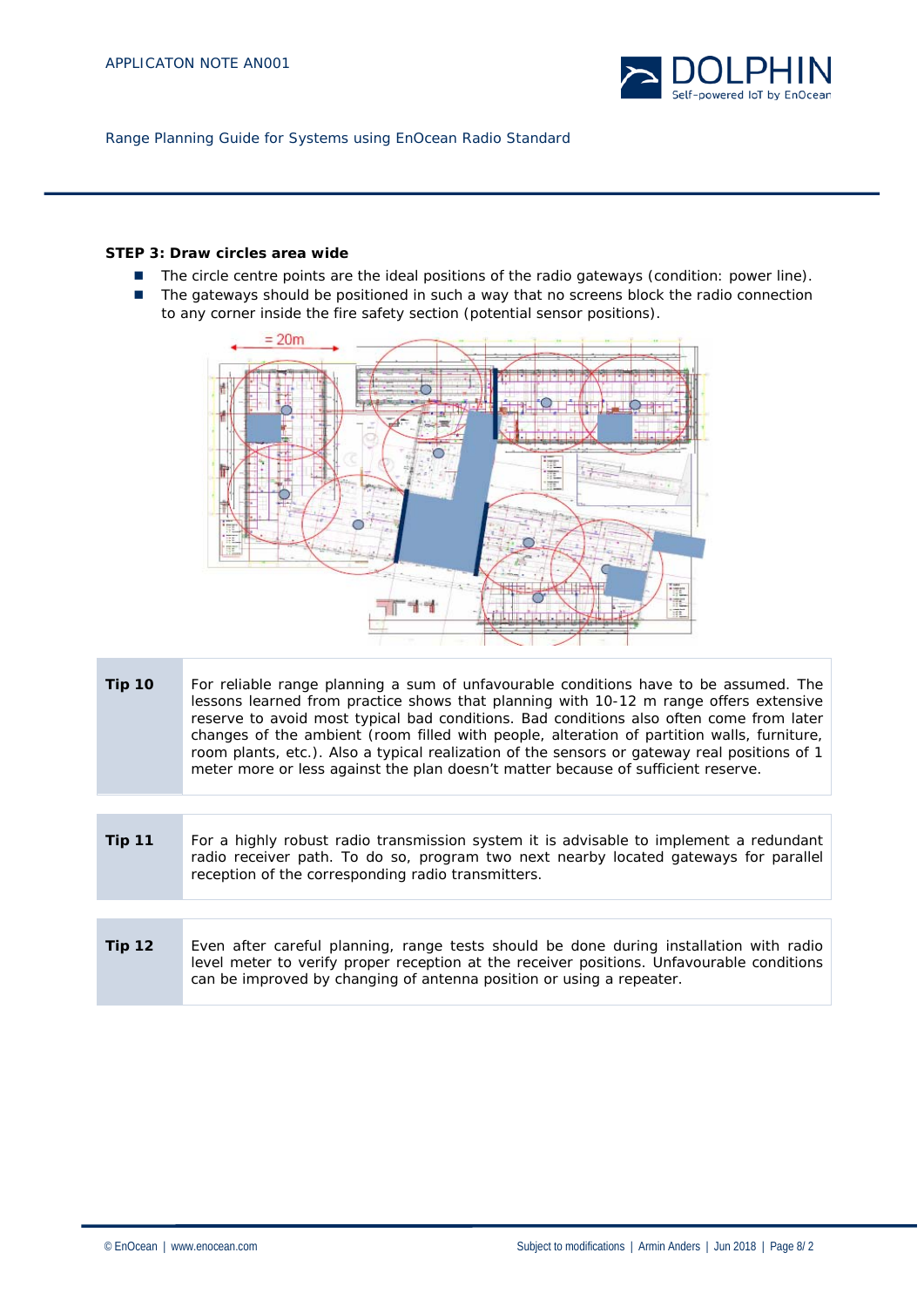

# **3. PLANNING GUIDE FOR RESIDENTIAL BUILDINGS**

For applications restricted to one or two rooms (e.g. when retrofitting a switch or an awning) the direct transmission range is usually adequate. For applications "throughout" a building, the following differentiations must be made:

# **Installation in Multi-room Flat or One-family House of up to 400 sqm**

- **Larger residential units should be fitted with a repeater. The repeater should be centrally** placed, e.g. in the centre of the middle floor. The exact repeater position is noncritical.
- EnOcean repeaters are designed in such a way that a second repeater can be added in case of heavy ceiling reinforcement or other screening. Please note that using too many repeaters is counterproductive (higher costs, telegram collisions).

# **Installation in Multifamily Unit or High-rise Building**

- Use separate radio systems for each flat.
- One radio gateway per flat can be used for cross-property connection via an established automation system (e.g. BACnet, KNX, LON, TCP/IP, etc.).



# **3.1 SMALL RESIDENTIAL UNIT** (up to 3 walls, 1 ceiling)

**Tip 13** For bedsits or up to 2 floors in a townhouse the direct transmission range is usually adequate.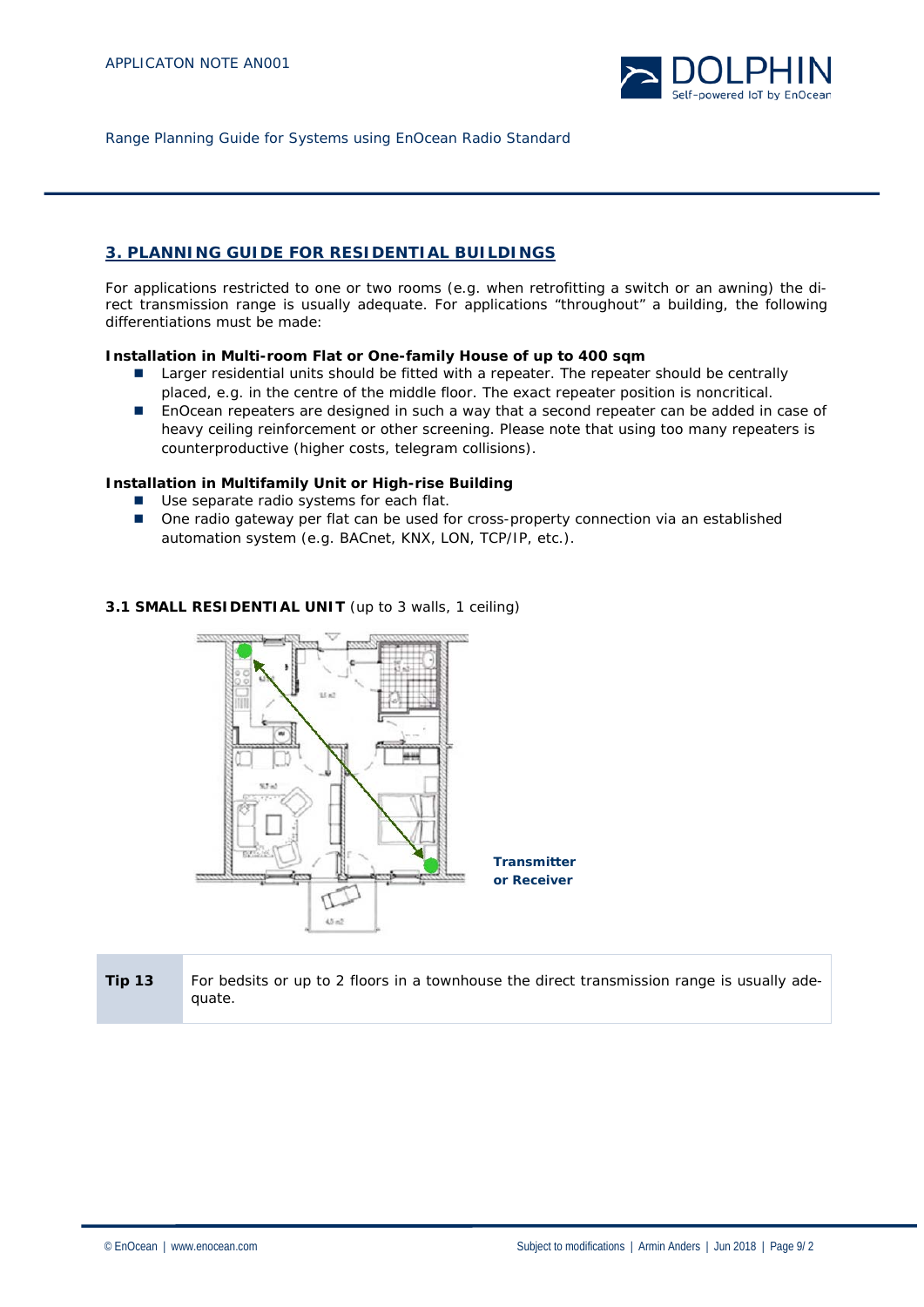

# **3.2 MULTI-ROOM FLAT AND ONE FAMILY HOUSE** (more than 3 walls, more than one ceiling)



| <b>Tip 14</b> | In a larger residential unit, it is generally advisable to install a central repeater to ensure |
|---------------|-------------------------------------------------------------------------------------------------|
|               | radio coverage.                                                                                 |

# **3.3 EXTREME EXAMPLE IN A ONE-FAMILY HOME**



# **Tip 15** In rare cases of heavily reinforced concrete ceilings or thick basement walls a second repeater may be necessary to ensure full coverage (both repeaters must be switched to 2-level function, see information in chapter 1.6).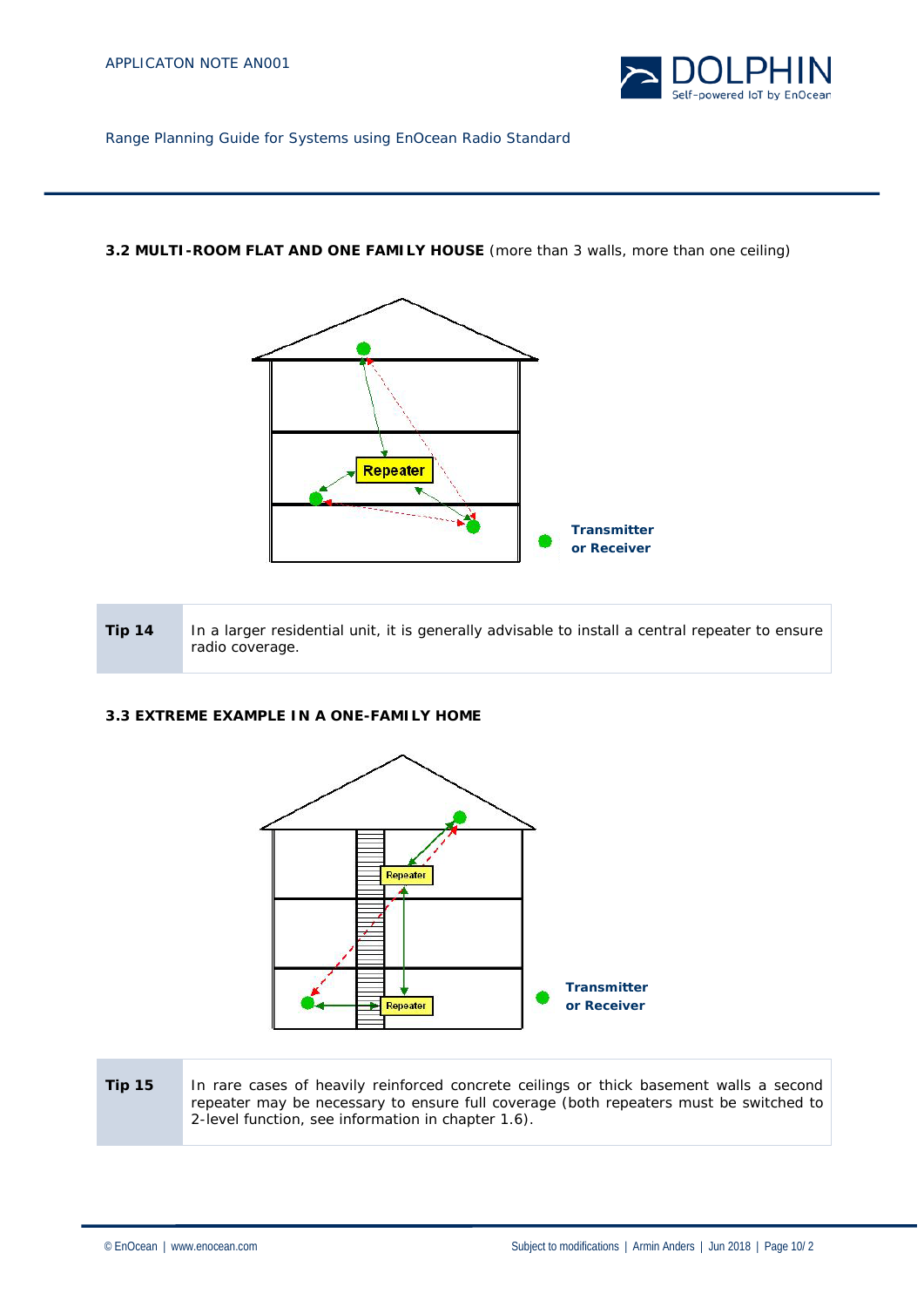

# **4. RADIO SYSTEM DEBUGGING**

The foregoing information on selecting the ideal place of installation for transmitters and receivers has been provided to ensure a smooth operation of the devices. If, however, you still have experience radio transmission problems, please refer first to the following table for troubleshooting:

|                          | <b>Possible Cause and Remedy</b>                                                                                  |
|--------------------------|-------------------------------------------------------------------------------------------------------------------|
|                          | <b>Transmitter fails to send.</b>                                                                                 |
|                          |                                                                                                                   |
|                          | Check the transmitter. Where necessary, ensure sufficient light for solar-                                        |
| <b>Transmitter re-</b>   | operated transmitters (for a quick functional test, briefly expose to daylight or                                 |
| ceived <u>not at all</u> | place under a bright lamp).                                                                                       |
|                          |                                                                                                                   |
|                          | Transmitter is installed outside the receiver range (or transmitter is                                            |
|                          | removed or maybe exchanged).                                                                                      |
|                          |                                                                                                                   |
|                          | Reposition transmitter or receiver antenna.                                                                       |
|                          | Follow the notes given in chapter 1.                                                                              |
|                          | a) Transmitter not programmed or wrong transmitter programmed.                                                    |
|                          | Reprogram transmitter into the receiver.                                                                          |
|                          |                                                                                                                   |
|                          | b) Receiver does not receive.                                                                                     |
|                          | Check the receiver and the installation of the antenna and the antenna cable.                                     |
|                          |                                                                                                                   |
|                          | a) Low-power jammer near receiver.<br>Move jammer (telephone, PC etc.) at least 50 cm away from EnOcean receiver. |
|                          |                                                                                                                   |
|                          | b) High-power jammer present.                                                                                     |
|                          | Remove jammer.                                                                                                    |
|                          |                                                                                                                   |
|                          | a) Receiver is placed at the limit of the transmitter's range.                                                    |
|                          | Remove transmitter or receiver antenna, or use Repeater. Follow the notes                                         |
|                          | given in chapter 1.                                                                                               |
|                          |                                                                                                                   |
|                          | b) Transmitter not installed at the expected position (or wrong as-                                               |
|                          | signment Sender/Receiver).                                                                                        |
|                          | Assign correctly.                                                                                                 |
|                          |                                                                                                                   |
|                          | c) The place of installation of the transmitter changes occasionally                                              |
|                          | (e.g. transmitter not fitted).                                                                                    |
|                          | Choose a place of installation for the transmitter within the range of reception.                                 |
|                          |                                                                                                                   |
| Transmitter in-          | Receiver does not receive.                                                                                        |
| termittently not         | Check the receiver and the installation of the antenna and the antenna cable.                                     |
| received                 |                                                                                                                   |
|                          | Jammer present.                                                                                                   |
|                          |                                                                                                                   |
|                          | Remove jammer                                                                                                     |
|                          |                                                                                                                   |